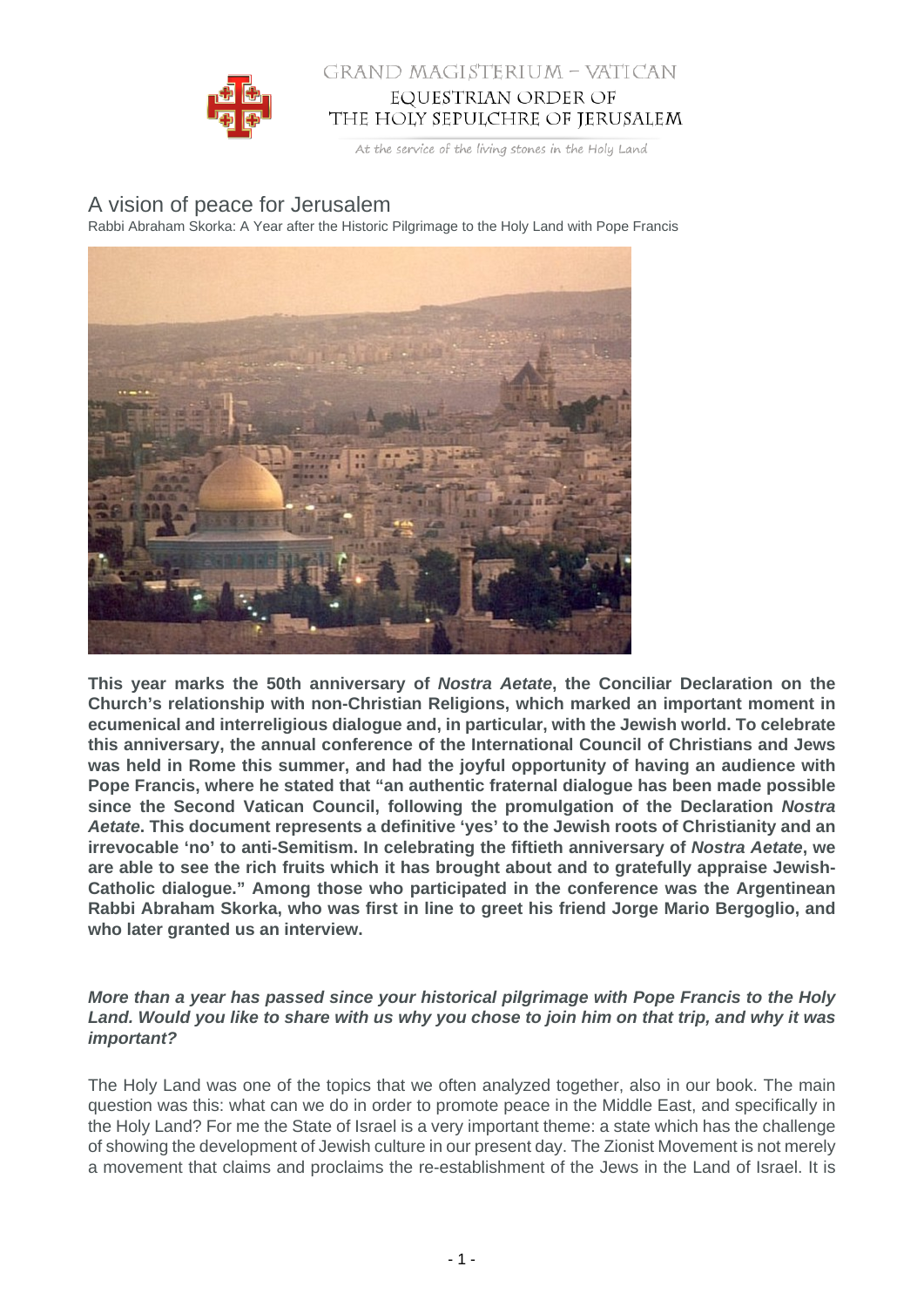also a cultural movement, which helped to transform Hebrew into a living language, and that voices concern over the future of the Jewish culture.

With regards to "Rome" and "Jerusalem", there is an historical antagonism between Rome and Jerusalem which is also mentioned in the Talmud. Rome destroyed the province of Yehuda during the terrible war between 67 and 70 which ended with the destruction of the temple of Jerusalem. In 73 there was the siege of Masada and then, from 132 to 135, there was the terrible war was carried out by Adrianus. What we tried to do through this pilgrimage to the Holy Land was to transmit a message of peace, and to express our hope that the gap produced by over 2,000 years of conflict may be filled with sentiments of pureness, love, thus giving the possibility to see one another as brothers in our human condition.

From another angle, the idea was to go to the place to which I direct my tefilot (prayers) and to the place where Jesus – who is so special to the Christian faith – was born, lived, and spread his message. It is a special common place for us, and when I saw Pope Francis after he was elected, I told him: Let us go to Israel. This is the place in which our religiosity, our vision of God, and our connection with God was established. We are the children, the descendants of the great prophets who elevated their prophecies in Jerusalem.

We had our good friend Omar Abboud with us in order to show that all Abrahamic religions must embrace each other, forming a circle of spiritual power which, according to our Holy Scriptures, will bring peace to our world. This is our challenge and this was the reason for our journey, which was not a trip, but rather a pilgrimage.

**You have spoken about the importance of the place in itself, of Jerusalem, and also of the global message one should spread. You, Pope Francis and Omar Abboud you are not originally from the Holy Land, nor are you living there. What do you think that the Order of the Holy Sepulchre, which has more than 30,000 members around the world, can do in those places where it is located in order to promote encounter and peace?**

One could define our pilgrimage as a proclamation for peace sent out from the very place from which Isaiah said: "For out of Zion shall go forth the Torah [instruction, in the NRSV translation] and the word of the Lord from Jerusalem." (Is 2:3) What does the Torah mean? Peace! This verse comes from the middle of a description of a reality of peace in which one people will not lift up sword against the other, and in which swords will be transformed into plowshares.

We have received this idea, but how can we pragmatise it around the world? Every Christian community and every Jewish community ought to have interreligious programs. The first step for these interreligious programs must be an encounter between Jews and Christians of different denominations, to see and to know each other, and to analyze themes together. Of course there should not be an analysis of very sensitive topics at the very beginning, but instead daily problems should be analyzed from Jewish and Christian points of view, and then studied together, as Pope Francis suggested in Evangelii Gaudium. This should be the beginning: to know each other and to work together in order to solve the problems that affect our common society.

#### **Would you like to conclude by sharing a prayer that you think can be helpful for sustaining peace in the Holy Land?**

All our prayers quote different Bible verses. A few passages from the book of Isaiah come to mind. In Isaiah Chapter 2 there is the famous image of a Jerusalem of peace. Peace is what we must ask God